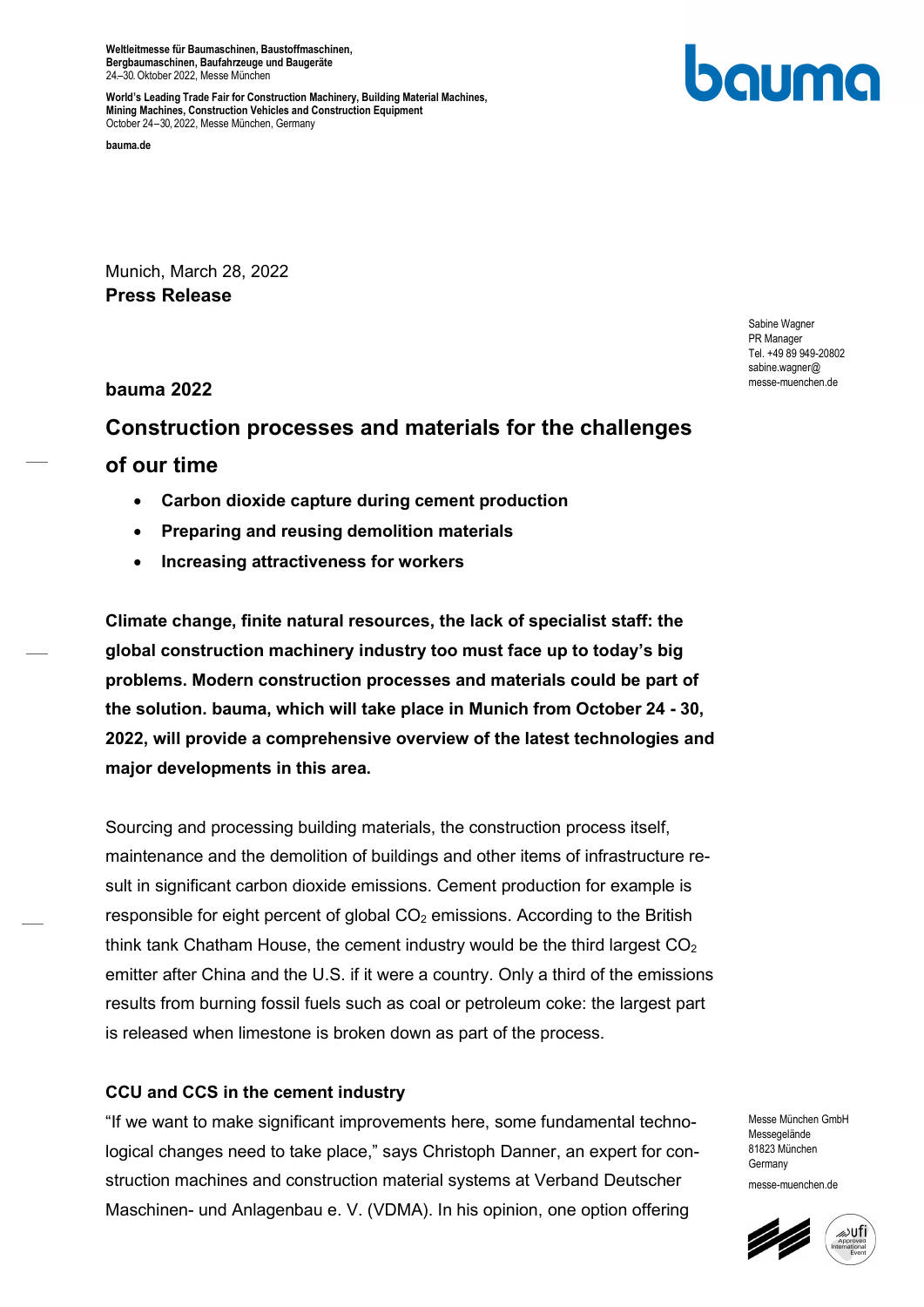# bauma

#### Press Release | March 28, 2022 | 2/4

great potential is to capture  $CO<sub>2</sub>$  and then use it (Carbon Capture and Utilization (CCU)) or to store it safely and on a permanent basis in deep-lying geological layers of rock (Carbon Capture and Storage (CCS)). "This way, 95 percent of the carbon dioxide released during cement production could be captured," said Danner. The first  $CO<sub>2</sub>$  capturing facility for cement production in Germany is currently being built in Rohrdorf. According to the plans, it will go into operation by the end of June 2022 and then capture two tons of carbon dioxide every day which can then be used by the regional chemical industry.

#### Conserving resources through recycling

In addition to measures to protect the climate, the construction industry also faces calls to save raw materials in the future. In recent years, sand has become the focus of public attention. After all, it is the most widely used material yet it is becoming increasingly scarce. One way to conserve resources is to process demolition materials on location using modern crushing and screening technologies so that they can be reused there and then in new construction projects. "This will not only ease the burden on natural sources. It will also help to avoid transporting materials, greenhouse gas emissions, noise and air pollution in densely populated urban areas," says Alexandre Marchetta, the President of the Committee for European Construction Equipment (CECE, Brussels).

#### Modern technologies are making construction professions more attractive

As a further challenge, the global construction boom requires an increase in productivity. "Given the lack of specialist staff, this problem can no longer be solved simply by using 'more people'," says Tim-Oliver Müller, Director of Hauptverband der Deutschen Bauindustrie e.V. Instead, the focus should be on digital working methods, innovative products and machines and the opportunities offered by industrial and, increasingly, AI-assisted processes. "Areas which young people are interested in and which would increase not only productivity but also the attractiveness of the sector," says Müller. In his opinion, modern construction machinery too plays an important role. "We are already seeing increasing numbers of apprentices who are learning to drive construction machines for example. This indicates that the profession is becoming much more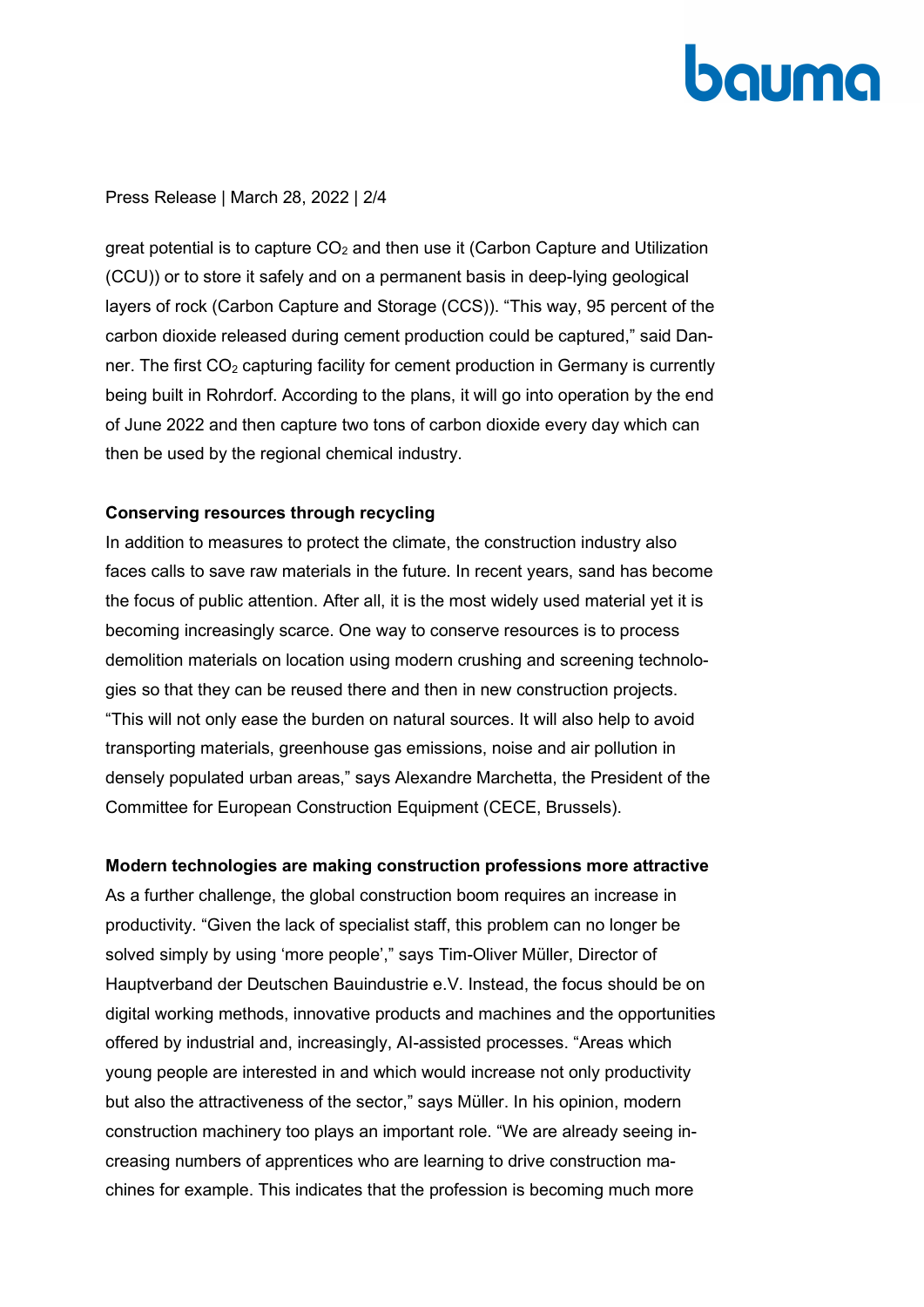# **bauma**

#### Press Release | March 28, 2022 | 3/4

attractive again. This is mainly down to the fact that driver cabins are becoming increasingly digital and more comfortable," says the sector expert.

### Less but highly qualified personnel

At the same time, the construction machinery industry is aiming to produce just as much or even more than before with fewer specialists. "Serial construction and 3D concrete printing offer opportunities for this," says the VDMA expert Danner. He adds: "Serial construction has been an established process for many years. With largely ready-made construction products, it allows construction work to take place with fewer workers on site. Additive manufacturing which is becoming increasingly advanced will have a similar effect. Here, the use of printing robots allows staff savings."

### One of the key topics at bauma 2022

"The construction methods and materials of tomorrow" is one of the key topics at bauma. At the world's leading trade fair for construction machinery, building material machines, mining machines, construction vehicles and construction equipment, key market players will present their latest solutions. The bauma Forum also provides an opportunity to discuss current trends.

#### Further information is available at https://bauma.de/en

Tickets are already available at https://bauma.de/en/visitors/tickets-vouchers/

#### About bauma

bauma is the world's leading sector event for construction machinery, building material machines, mining machines, construction vehicles and construction machinery. With a total exhibition area of 614,000 square meters, it is the largest trade fair in the world. In 2019, it broke all records with about 3,700 exhibitors from 63 countries and more than 620,000 visitors from over 200 countries. bauma is held every three years. The next event will be held in Munich from October 24 to 30, 2022.

#### bauma NETWORK

In addition to the world's leading trade fair bauma, Messe München has extensive skill in organizing additional international construction machinery trade fairs. For example, Messe München organizes bauma China in Shanghai and bauma CONEXPO INDIA in Gurgaon/Delhi together with the Association of Equipment Manufacturers (AEM). In December 2015, Messe München successfully expanded its portfolio further with the purchase of the leading Russian construction machinery trade fair CTT, now renamed bauma CTT RUS-SIA. In March 2017, the bauma NETWORK was again expanded with M&T EXPO in the